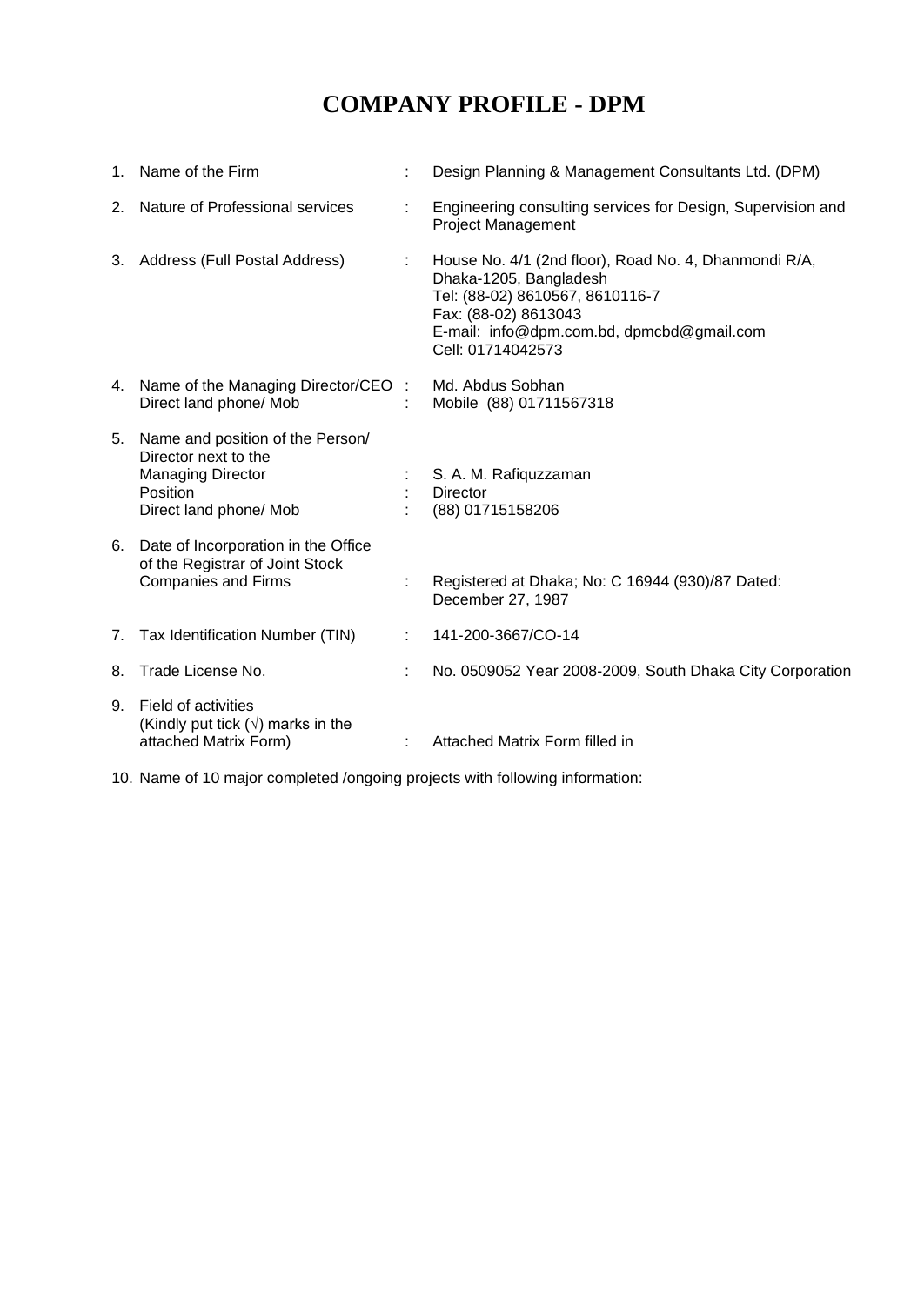| <b>Assignment /Project Name: Project Management Consultancy</b>                | Approx. value of the contract (in |  |
|--------------------------------------------------------------------------------|-----------------------------------|--|
| (PMC) for Construction of Fael-Khair School-cum-Shelters                       | current BDT/US\$/Others) :        |  |
| Program for the Victims of the Cyclone Sidr Bangladesh.                        | Tk. 29 Million                    |  |
| <b>Country: Bangladesh</b>                                                     | Duration of assignment (months):  |  |
|                                                                                | 36                                |  |
| <b>Location within Country: Different districts of Barishal and</b>            |                                   |  |
| Khulna Division                                                                |                                   |  |
|                                                                                |                                   |  |
| Name and Address of Client: Islamic Development Bank                           | Total No. of man-months of the    |  |
| (IDB)/IMC Worldwide (UK)                                                       | assignment: 188.50                |  |
|                                                                                | Approx. value of the services     |  |
|                                                                                | provided by your firm under the   |  |
|                                                                                | contract (in current              |  |
|                                                                                | BDT/US\$/Others):                 |  |
|                                                                                |                                   |  |
| Start Date (Month/Year): July 2010                                             | No. of professional man-months    |  |
|                                                                                | provided by the joint venture     |  |
|                                                                                | members or Sub-Consultants: 201   |  |
| <b>Completion Date (Month/Year):</b> September 2013 (First Phase)              |                                   |  |
|                                                                                |                                   |  |
|                                                                                |                                   |  |
|                                                                                |                                   |  |
| Name of Joint Venture member or Sub-consultants, if any: IMC Worldwide Ltd. UK |                                   |  |

#### **Brief Description of Project:**

The aim of the project is to construct 250 school-cum-shelters, a two-storied building, at different places of cyclone-Sidr affected areas of greater Khulna and Barisal districts to be used as schools during normal season and as shelters of the local people during the natural disasters like Flood, Cyclone, Sidr, AILA etc.

**Brief Description of Actual Services Provided in the Assignment:** Checking & modification of designdrawing, review tender documents prepared by the design consultants, evaluation of tender & finalisation of contract. Construction Supervision, Monitor progress of works, quality control of materials, preparation of progress reports, certification of contractors works and preparation of completion reports of each shelters.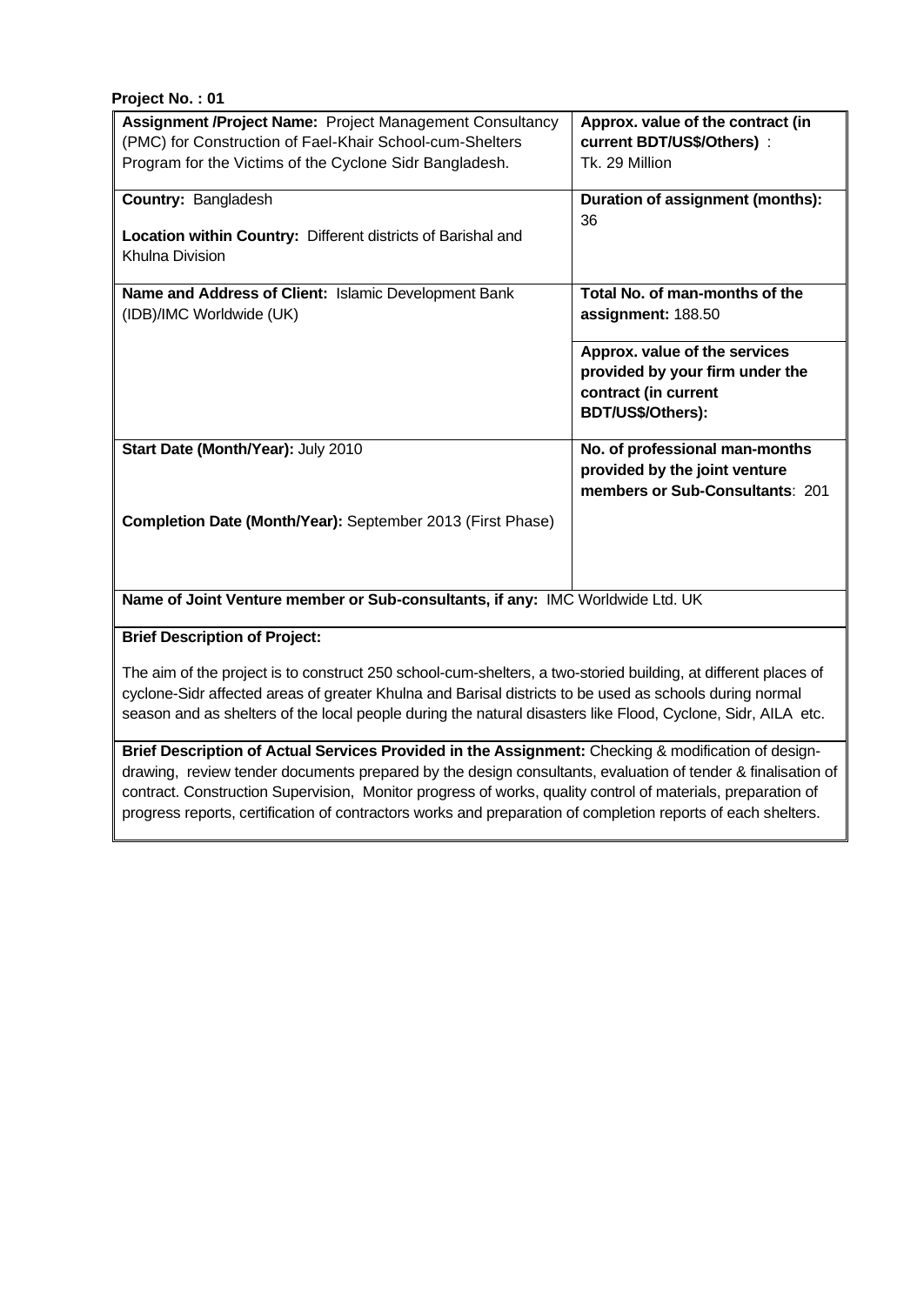| <b>Assignment Name:</b> Consultancy Services for Management,<br>Design & Supervision (MDS) under ADB, KFW & GTZ assisted<br>Second Urban Governance and Infrastructure Improvement<br>(Sector) Project (UGIIP-II), Loan No. 2462 BAN (SF) | Approx. value of the contract (in<br>current US\$ or Euro) : US\$ 5.71 m |
|-------------------------------------------------------------------------------------------------------------------------------------------------------------------------------------------------------------------------------------------|--------------------------------------------------------------------------|
| <b>Country: Bangladesh</b>                                                                                                                                                                                                                | Duration of assignment (months):                                         |
|                                                                                                                                                                                                                                           | 53                                                                       |
| Location within Country: 35 Pourasavas in 6 divisions of                                                                                                                                                                                  |                                                                          |
| Bangladesh                                                                                                                                                                                                                                |                                                                          |
| Name of Client: Local Government Engineering Department                                                                                                                                                                                   | Total No. of man-months of the                                           |
| (LGED)                                                                                                                                                                                                                                    | assignment: 342 mm                                                       |
|                                                                                                                                                                                                                                           |                                                                          |
| Address: RDEC Bhaban, Agargaon, Dhaka                                                                                                                                                                                                     | Approx. value of the services                                            |
|                                                                                                                                                                                                                                           | provided by our firm under the                                           |
|                                                                                                                                                                                                                                           | contract (in current US\$ or Euro):                                      |
|                                                                                                                                                                                                                                           | US\$ 0.24 m                                                              |
| Start Date (Month/Year): May 2010                                                                                                                                                                                                         | No. of Professional Man-Months                                           |
|                                                                                                                                                                                                                                           | Provided by the Joint Venture                                            |
| Completion Date (Month/Year): October 2014                                                                                                                                                                                                | members or Sub-Consultants: 2972                                         |

#### **Name of Joint Venture member or Sub-consultants, if any:**

STUP Consultants P. Ltd., Operation Research Group Pvt. Ltd.

DDC Ltd., SODEV Consultants & SARM Associates Ltd.

#### **Narrative Description of Project:**

The project comprises of 35 selected municipalities in Dhaka, Chittagong, Khulna, Rajshahi, Barisal and Sylhet Divisions of Bangladesh. The project aims to improve urban infrastructure, including roads, bridges, drainage systems, low cost sanitation, solid waste management, bus and truck terminals, kitchen markets. At the same time, focuses on improving urban governance through citizen awareness and participation, woman's participation, integration of urban-poor, enhancing municipal management and strengthening capacity to deliver municipal services etc.

#### **Description of Actual Services Provided in the assignment:**

Review all relevant previous studies and technical data on drainage, flood control, irrigation etc. formulation of various development options, data collection, data analysis & interpret hydrological data, delineation of command area based on topographic survey, computation of crop water requirement and irrigation scheduling, identify potential location of drainage system. Establishing design criteria and frequency analysis, prepare design of various types of hydraulic structure, drawing, estimate of costs etc.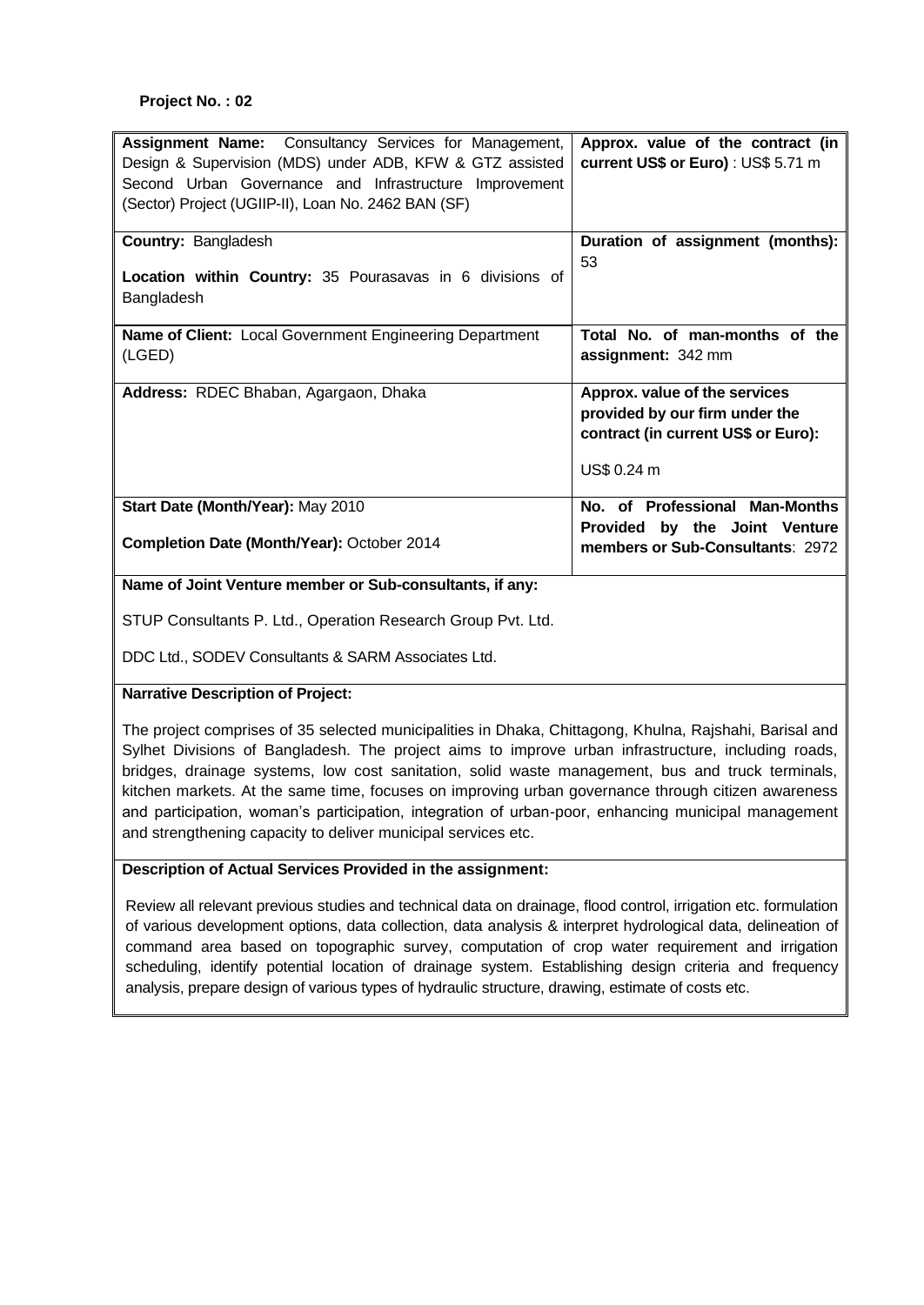| Assignment /Project Name: Technical Feasibility Studies and<br>Detailed Design for Coastal Embankment Improvement<br>Programme under Emergency 2007 Cyclone Recovery &<br>Restoration Project (BWDB Part), IDA Credit No. 4507-BD. | Approx. value of the contract (in<br>current BDT/US\$/Others) :<br>US\$ 305,040 & Tk. 67.806 million          |
|------------------------------------------------------------------------------------------------------------------------------------------------------------------------------------------------------------------------------------|---------------------------------------------------------------------------------------------------------------|
| <b>Country: Bangladesh</b><br>Location within Country: Entire Coastal districts of Bangladesh                                                                                                                                      | Duration of assignment (months):<br>18                                                                        |
|                                                                                                                                                                                                                                    |                                                                                                               |
| Name and Address of Client: Bangladesh Water Development<br>Board (BWDB)                                                                                                                                                           | Total No. of man-months of the<br>assignment: 114                                                             |
|                                                                                                                                                                                                                                    | Approx. value of the services<br>provided by your firm under the<br>contract (in current<br>BDT/US\$/Others): |
| Start Date (Month/Year): August 2010                                                                                                                                                                                               | No. of professional man-months                                                                                |
| Completion Date (Month/Year): December 2013                                                                                                                                                                                        | provided by the joint venture<br>members or Sub-Consultants: 77                                               |
| Name of Joint Venture member or Sub-consultants, if any:                                                                                                                                                                           |                                                                                                               |
| Consulting Engineering Services (India) Pvt. Ltd. India                                                                                                                                                                            |                                                                                                               |
| Devconsultants Ltd. Bangladesh                                                                                                                                                                                                     |                                                                                                               |
| Kranti Association Ltd. Bangladesh                                                                                                                                                                                                 |                                                                                                               |

#### **Brief Description of Project:**

Bangladesh is one of the most vulnerable countries to natural disasters, mainly by coastal cyclones from the Bay of Bengal and upstream river floods during monsoon season. Cyclone surges, high tides and river floods are particularly significant and causes major losses of life and properties in the coastal areas. The objective of the project is to prepare a comprehensive coastal embankment improvement program and implementation of this first project CEIP-1would be carried out in two steps: (i) Detailed feasibility study for the whole (123 polders) coastal embankment system, its detailed design & bidding documents of 1-2 packages for first year's implementation and (ii) Construction supervision, project management support and preparation of bidding documents of remaining CEIP-1 work.

**Brief Description of Actual Services Provided in the Assignment:** The activities and scope of works for phase-1 will include: Detailed feasibility study, design and engineering aspects including review and use of existing information, hydrological, hydraulic and morphological study for coastal area and mathematical modelling, optimize embankment design criteria to provide vest cost-effectiveness for protection of the hinterland, assess internal water management risks of the polders, develop a coastal embankment strategy and phasing and preparation of feasibility level design. Social impact assessment and preparation of RAP, environmental assessment, EMP & EIA etc. Preparation of feasibility report, project implementation plan, procurement packages, economic analysis and financial management system, cost estimate, O & M, monitoring and evaluation etc.

For phase-11: Construction supervision, detailed design, project management and implementation support.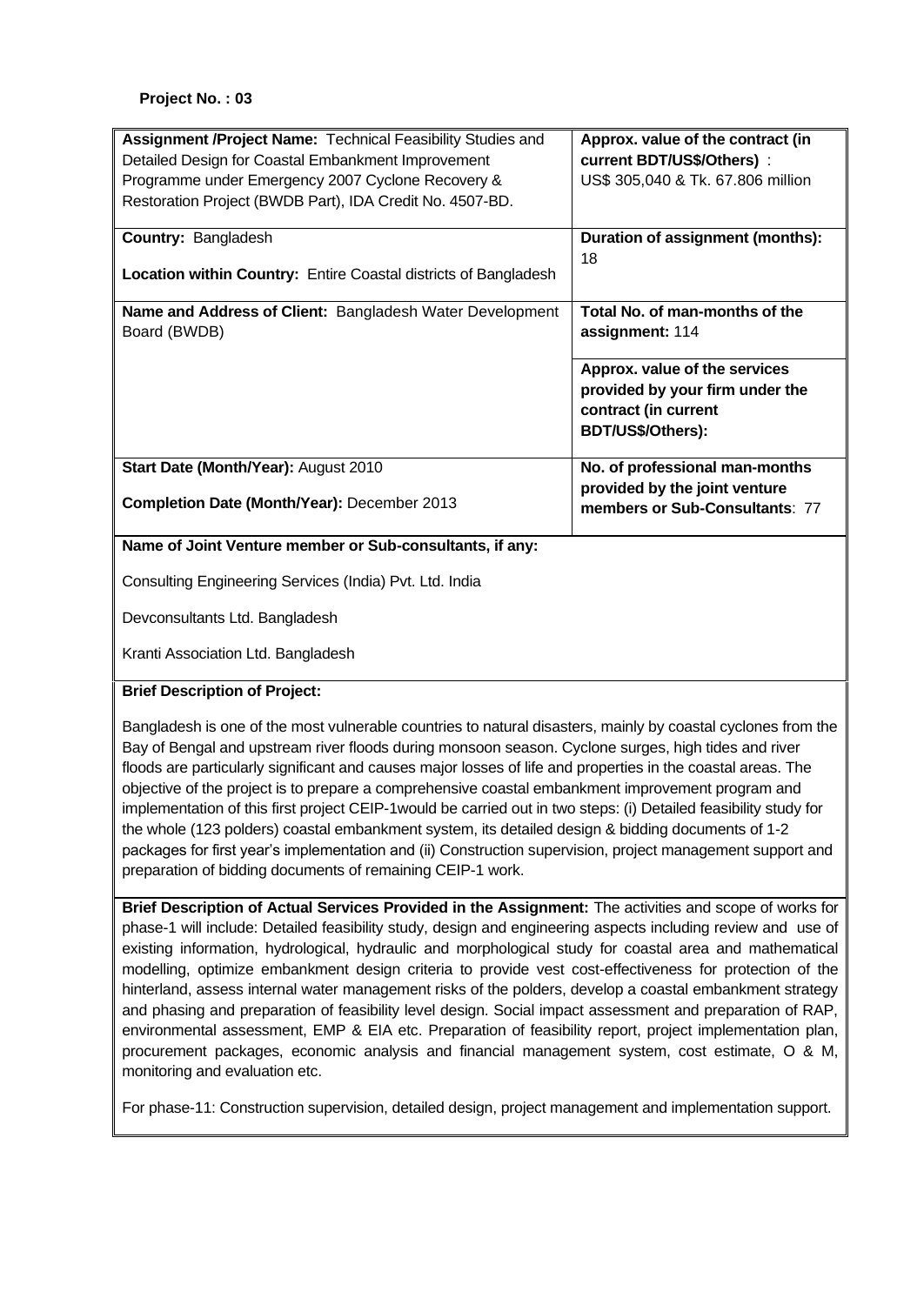| Assignment /Project Name: Design, Supervision and Monitoring     | Approx. value of the contract (in                                                                             |  |
|------------------------------------------------------------------|---------------------------------------------------------------------------------------------------------------|--|
| of Integrated Development of Hatirjheel Area including Begunbari | current BDT/US\$/Others) :                                                                                    |  |
| Khal Project.                                                    | Tk. 38.50 Million                                                                                             |  |
| <b>Country: Bangladesh</b>                                       | Duration of assignment (months):<br>30                                                                        |  |
| <b>Location within Country: Dhaka City</b>                       |                                                                                                               |  |
| Name and Address of Client: LGED                                 | Total No. of man-months of the<br>assignment: 235                                                             |  |
|                                                                  | Approx. value of the services<br>provided by your firm under the<br>contract (in current<br>BDT/US\$/Others): |  |
| Start Date (Month/Year): Dec. 2008                               | No. of professional man-months<br>provided by the joint venture<br>members or Sub-Consultants: 99             |  |
| Completion Date (Month/Year): June 2012                          |                                                                                                               |  |
| Name of Joint Venture member or Sub-consultants, if any:         |                                                                                                               |  |

Vitti Sthapatibrindo

A. I. & Associates Ltd.

#### **Brief Description of Project:**

Objective of the project is to develop the Hatirjheel Area by developing the Jheel and constructing peripheral road, connecting bridges/overpasses, bus bay, parking space etc. in the area under LGED. Development of this infrastructure will improve the environment of the area and at the same time reduce the traffic congestion of the city. Considering the importance of environmental improvement of the area for drainage and water retention, an innovative approach will be applied to develop the concept of aesthetically beautiful structures and make innovative engineering design and then construct the project strictures using local material and available technology. **The Project includes construction of 5 Nos. – 2 lane bridges having 40 m to 170 m length with Bored pile Foundation and RCC/P.C Girder superstructure**.

**Brief Description of Actual Services Provided in the Assignment:** The services of the firm include:

- a. Detailed Engineering Survey & Study: Topographic survey, sub-soil investigation, traffic survey, hydrological study.
- b. Detailed Engineering Design: Preparation of specifications, detailed design and construction drawing for different structures including 4 nos. Arch Bridges.

c. Area Development: Preparation of area plan including landscape design for beautification of the lake, create public enjoyment space and facilities.

d. Detailed supervision of construction works, quality control of materials and preparation of estimate.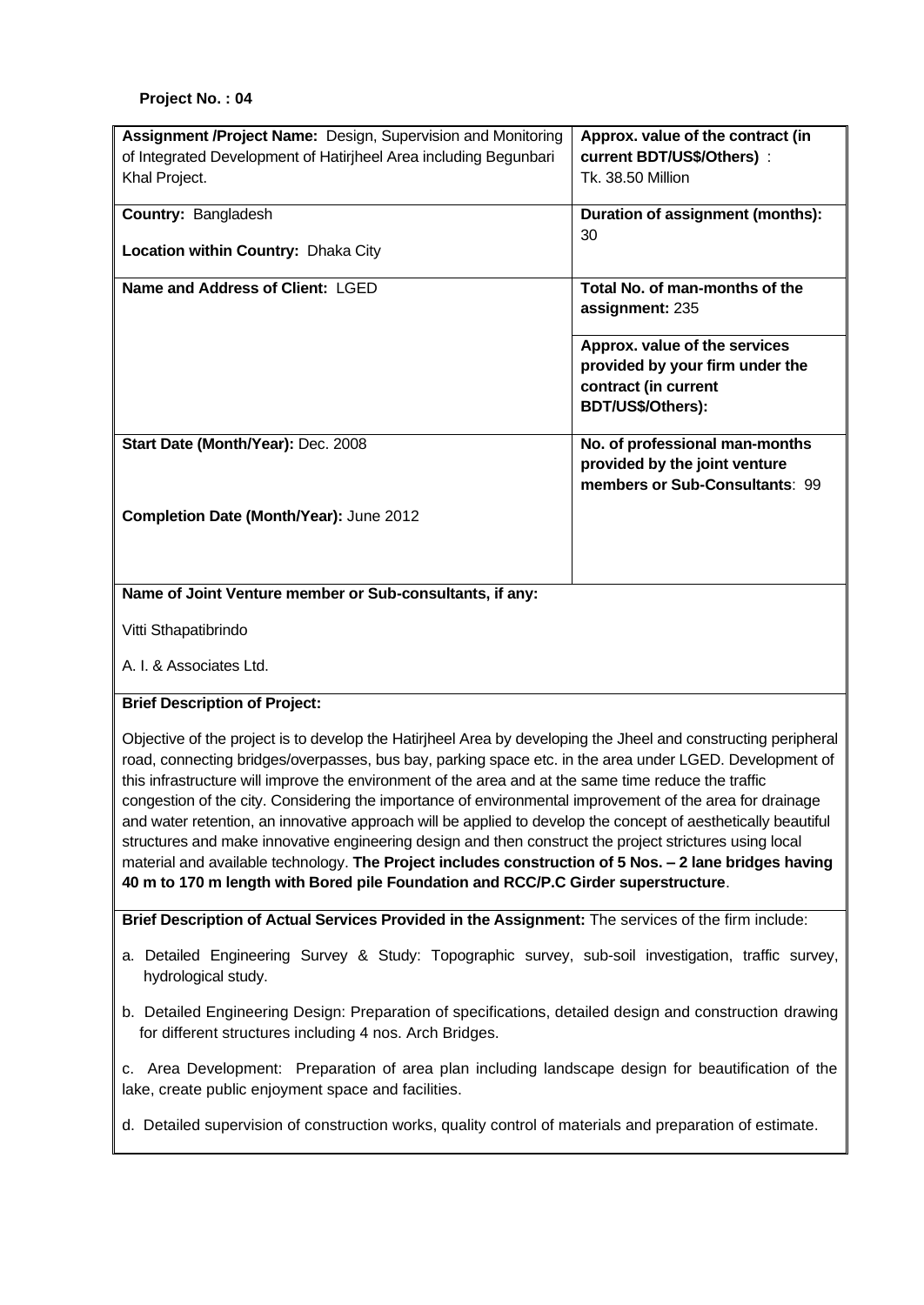| Assignment /Project Name: Feasibility Study for Bekutia Bridge                                                                                                                                                                                                                                                                                                                                                                                                                                                              | Approx. value of the contract (in                               |  |  |
|-----------------------------------------------------------------------------------------------------------------------------------------------------------------------------------------------------------------------------------------------------------------------------------------------------------------------------------------------------------------------------------------------------------------------------------------------------------------------------------------------------------------------------|-----------------------------------------------------------------|--|--|
| (2.0 km long approx.) on Perojpur-Jhalokathi Road over the River                                                                                                                                                                                                                                                                                                                                                                                                                                                            | current BDT/US\$/Others) :                                      |  |  |
| Kocha under Jhalokathi district                                                                                                                                                                                                                                                                                                                                                                                                                                                                                             | Tk 9.47 Million                                                 |  |  |
| 400m East end viaduct + 11-100 m spans plus 2-50 m end                                                                                                                                                                                                                                                                                                                                                                                                                                                                      |                                                                 |  |  |
| spans+400 m West end viaduct = Total 2000 m length                                                                                                                                                                                                                                                                                                                                                                                                                                                                          |                                                                 |  |  |
| Country: Bangladesh                                                                                                                                                                                                                                                                                                                                                                                                                                                                                                         | Duration of assignment (months):                                |  |  |
| Location within Country: On Perojpur-Jhalokathi Road over the                                                                                                                                                                                                                                                                                                                                                                                                                                                               | 06                                                              |  |  |
| River Kocha                                                                                                                                                                                                                                                                                                                                                                                                                                                                                                                 |                                                                 |  |  |
| Name and Address of Client: Bangladesh Bridge Authority                                                                                                                                                                                                                                                                                                                                                                                                                                                                     | Total No. of man-months of the                                  |  |  |
| (BBA), Setu Bhaban, Banani, Dhaka                                                                                                                                                                                                                                                                                                                                                                                                                                                                                           | assignment: 22                                                  |  |  |
|                                                                                                                                                                                                                                                                                                                                                                                                                                                                                                                             | Approx. value of the services                                   |  |  |
|                                                                                                                                                                                                                                                                                                                                                                                                                                                                                                                             | provided by your firm under the                                 |  |  |
|                                                                                                                                                                                                                                                                                                                                                                                                                                                                                                                             | contract (in current                                            |  |  |
|                                                                                                                                                                                                                                                                                                                                                                                                                                                                                                                             | BDT/US\$/Others):                                               |  |  |
| Start Date (Month/Year): April 2011                                                                                                                                                                                                                                                                                                                                                                                                                                                                                         | No. of professional man-months                                  |  |  |
| Completion Date (Month/Year): October 2013                                                                                                                                                                                                                                                                                                                                                                                                                                                                                  | provided by the joint venture<br>members or Sub-Consultants: 13 |  |  |
| Name of Joint Venture member or Sub-consultants, if any:                                                                                                                                                                                                                                                                                                                                                                                                                                                                    |                                                                 |  |  |
| Dev Consultants Ltd.                                                                                                                                                                                                                                                                                                                                                                                                                                                                                                        |                                                                 |  |  |
| Khalid and Partners Ltd.                                                                                                                                                                                                                                                                                                                                                                                                                                                                                                    |                                                                 |  |  |
| <b>Brief Description of Project:</b>                                                                                                                                                                                                                                                                                                                                                                                                                                                                                        |                                                                 |  |  |
| The objective of the study is to prepare a concept design for construction of a bridge at Bekutia over the<br>Kocha River at Pirojpur-Jhalokathi road to develop road communication between Pirojpur to Jhalokathi<br>and thereby from Khulna to Barisal and assess the feasibility of the project. This bridge will grossly<br>improve the socio-economic condition and industrial development of the area. The length of the<br>proposed bridge is approximately 2.0 km having BIWTA class-1 navigable span of 100 meter. |                                                                 |  |  |
| Brief Description of Actual Services Provided in the Assignment: The services of the firm include:                                                                                                                                                                                                                                                                                                                                                                                                                          |                                                                 |  |  |
| Detailed traffic survey with O-D survey, traffic analysis and traffic forecast for a reasonable time horizon<br>establishing traffic model;                                                                                                                                                                                                                                                                                                                                                                                 |                                                                 |  |  |
| Optimization of length, location and alignment of the bridge;                                                                                                                                                                                                                                                                                                                                                                                                                                                               |                                                                 |  |  |
| Carry out detailed geotechnical investigation, geological mapping, seismic study & hydrographic survey;<br>Detailed environmental impact assessment, environmental assessment and mitigation plan;                                                                                                                                                                                                                                                                                                                          |                                                                 |  |  |
| Assessment of resettlement requirement and preparation of action plan;                                                                                                                                                                                                                                                                                                                                                                                                                                                      |                                                                 |  |  |
| Preparation of land acquisition plan;                                                                                                                                                                                                                                                                                                                                                                                                                                                                                       |                                                                 |  |  |
| Preliminary design of the bridge, approach road, river training works and other components with cost<br>estimate;                                                                                                                                                                                                                                                                                                                                                                                                           |                                                                 |  |  |
| Detailed economic and financial evaluation determining EIRR, NPV, BCR, FIRR along with sensitivity<br>analysis for different scenarios and toll rates.                                                                                                                                                                                                                                                                                                                                                                      |                                                                 |  |  |
|                                                                                                                                                                                                                                                                                                                                                                                                                                                                                                                             |                                                                 |  |  |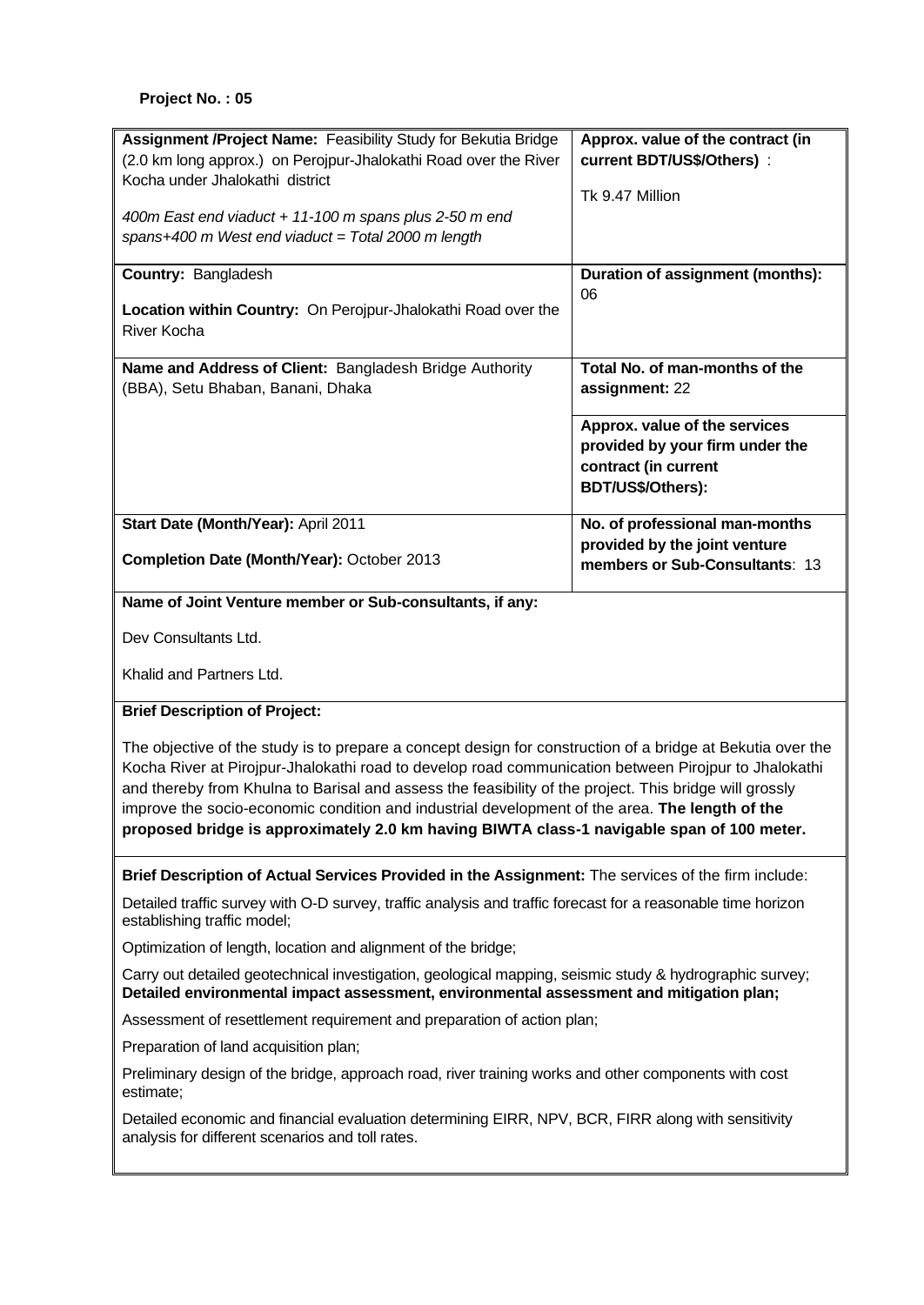| Assignment /Project Name: Design, Supervision and Monitoring                       | Approx. value of the contract (in |  |
|------------------------------------------------------------------------------------|-----------------------------------|--|
| of Construction of 304m long & 18m wide RCC Arch Bridge over                       | current BDT/US\$/Others) :        |  |
| Gulshan Lake connecting Road No. 11 of Banani and Road No.                         |                                   |  |
| 41, 43, 34 & 35A of Gulshan with Approach Road.                                    | Tk. 6.00 Million                  |  |
| <b>Country: Bangladesh</b>                                                         | Duration of assignment (months):  |  |
|                                                                                    | 21                                |  |
| Location within Country: Dhaka City                                                |                                   |  |
| Name and Address of Client: Local Government Engineering                           | Total No. of man-months of the    |  |
| Department (LGED)                                                                  | assignment: 65                    |  |
|                                                                                    | Approx. value of the<br>services  |  |
|                                                                                    | provided by your firm under the   |  |
|                                                                                    | contract<br>(in<br>current        |  |
|                                                                                    | BDT/US\$/Others):                 |  |
| Start Date (Month/Year): July, 2007                                                | No. of professional man-months    |  |
|                                                                                    | provided by the joint venture     |  |
|                                                                                    | members or Sub-Consultants: 19    |  |
| Completion Date (Month/Year): March 2009                                           |                                   |  |
|                                                                                    |                                   |  |
|                                                                                    |                                   |  |
|                                                                                    |                                   |  |
| Name of Joint Venture member or Sub-consultants, if any: Vitti Sthapatibrindo Ltd. |                                   |  |

**Brief Description of Project:** It is a two lane two way bridge with cast-in-situ pile foundation. The centre span is supported on two fixed end arch, while the two ends span are simply supported box deck. The total length of the bridge is 110m and centre span length is 45m which is to be built as pre-stressed T-deck. The overall plan is to make the bridge aesthetically beautiful to attract the tourists and a place for recreation. Construction of Approach Road connecting Road No. 35A & 34 of Gulshan is a part of this project.

**Brief Description of Actual Services Provided in the Assignment:** Topographic survey, Sub-soil investigation, traffic survey, hydrological study and environmental assessment of the project area. Detailed design of the superstructure including its foundation and other ancillary works like electrification, utilities lines etc. Design of bridge approaches, cost estimate, preparation of BOQ and tender document. Detailed supervision of construction work, quality control of materials, checking and recommendation of contractors' bill for payment etc.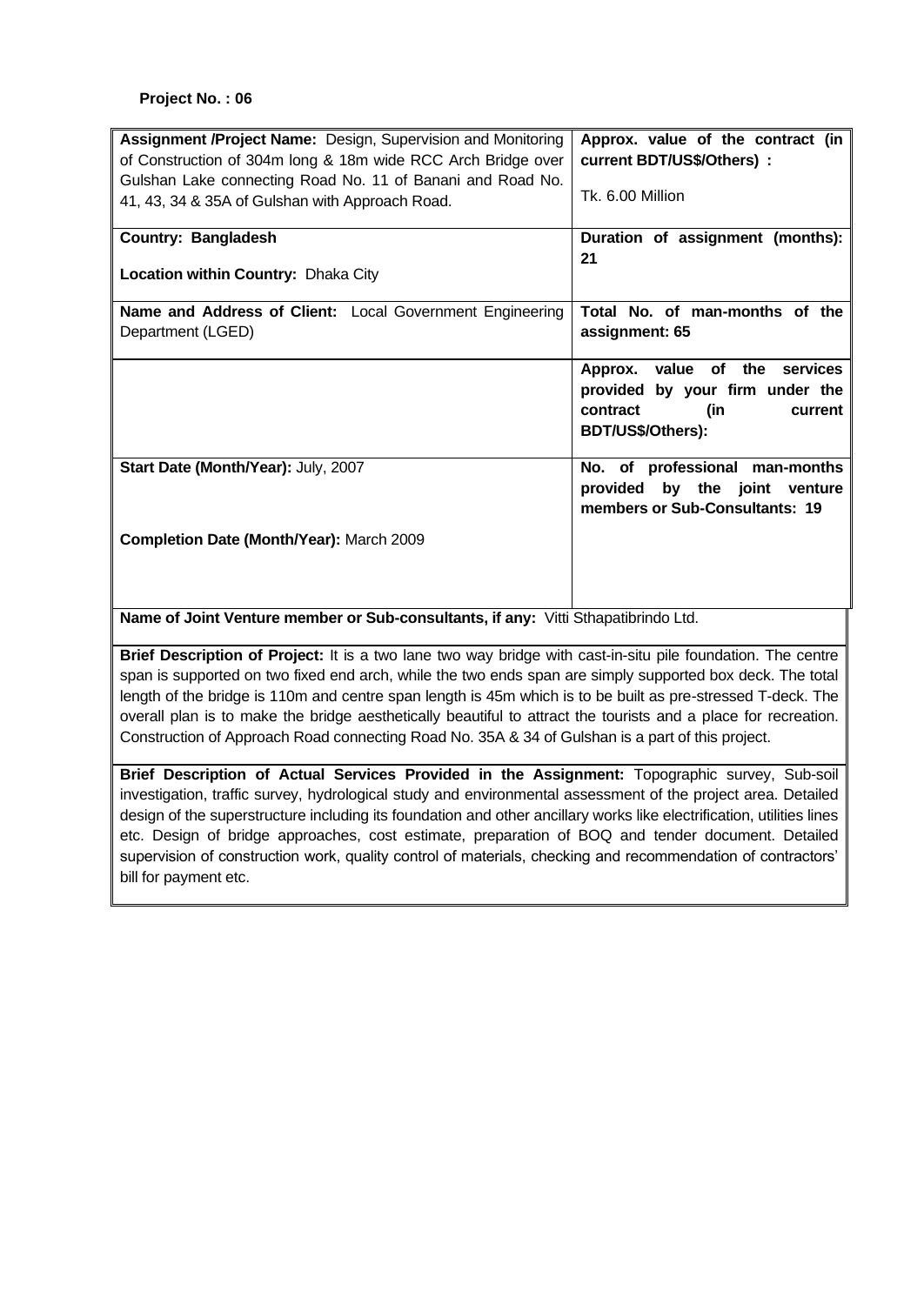| Assignment /Project Name: Feasibility Study of North Eastern                                                                                                                                                                                                                                                                                             | Approx. value of the contract (in                                                                             |  |  |
|----------------------------------------------------------------------------------------------------------------------------------------------------------------------------------------------------------------------------------------------------------------------------------------------------------------------------------------------------------|---------------------------------------------------------------------------------------------------------------|--|--|
| State Roads Project, India. ADB TA Project (TA 4378-IND)                                                                                                                                                                                                                                                                                                 | current BDT/US\$/Others) :                                                                                    |  |  |
|                                                                                                                                                                                                                                                                                                                                                          | Tk. 34.2 Million                                                                                              |  |  |
| Country: India                                                                                                                                                                                                                                                                                                                                           | Duration of assignment (months): 9                                                                            |  |  |
| Location within Country: North Eastern states of India                                                                                                                                                                                                                                                                                                   |                                                                                                               |  |  |
| Name and Address of Client: Asian Development Bank (ADB)                                                                                                                                                                                                                                                                                                 | Total No. of man-months of the<br>assignment: 73                                                              |  |  |
|                                                                                                                                                                                                                                                                                                                                                          | Approx. value of the services<br>provided by your firm under the<br>contract (in current<br>BDT/US\$/Others): |  |  |
| Start Date (Month/Year): March. 2005                                                                                                                                                                                                                                                                                                                     | No. of professional man-months                                                                                |  |  |
| Completion Date (Month/Year): Jan. 2006                                                                                                                                                                                                                                                                                                                  | provided by the joint venture<br>members or Sub-Consultants: 64                                               |  |  |
| Name of Joint Venture member or Sub-consultants, if any:                                                                                                                                                                                                                                                                                                 |                                                                                                               |  |  |
| Technoconsult International Limited, Bangladesh                                                                                                                                                                                                                                                                                                          |                                                                                                               |  |  |
| Development Consultants Pvt. Ltd., India                                                                                                                                                                                                                                                                                                                 |                                                                                                               |  |  |
| VisionRx Connexion Pvt. Ltd., India                                                                                                                                                                                                                                                                                                                      |                                                                                                               |  |  |
| <b>Brief Description of Project:</b>                                                                                                                                                                                                                                                                                                                     |                                                                                                               |  |  |
| To facilitate economic growth, poverty reduction, and environmental action by improving the North<br>Eastern State Roads network and road connectivity to the national and sub-regional road networks                                                                                                                                                    |                                                                                                               |  |  |
| There are three broad envisioned outputs for this TA, to be achieved over the nine month<br>implementation period of the TA (from 14 March 2005 to 13 December 2005) as follows:                                                                                                                                                                         |                                                                                                               |  |  |
| Broad prioritization of the regional roads network in the North Eastern Region (NER) covering<br>National Highways (NH), State Roads (SR), and Major District Roads (MDR) in order to<br>enhance the national and sub-regional level roads connectivity.<br>Undertake a project preparation feasibility study for an investment project in the NER.<br>٠ |                                                                                                               |  |  |
| Investigate existing needs and gaps in the various road sector institutions in the NER, and prepare a<br>preliminary Institutional Development/Capacity Building (ID/CB) Action Plan to support implementation<br>of the investment project as well as longer term improvements in the efficiency and effectiveness of the<br>relevant institutions.     |                                                                                                               |  |  |
| Brief Description of Actual Services Provided in the Assignment: The services of the firm include:                                                                                                                                                                                                                                                       |                                                                                                               |  |  |

(i) Carry out preliminary technical feasibility studies for roads and bridges selected for ADB loan assistance. Formulate a plan to improve road safety during project implementation and operation.

(ii) Identify maintenance and design standards for different road classes and traffic levels. Evaluate the feasibility of introducing innovating pavement design and construction and maintenance procedures.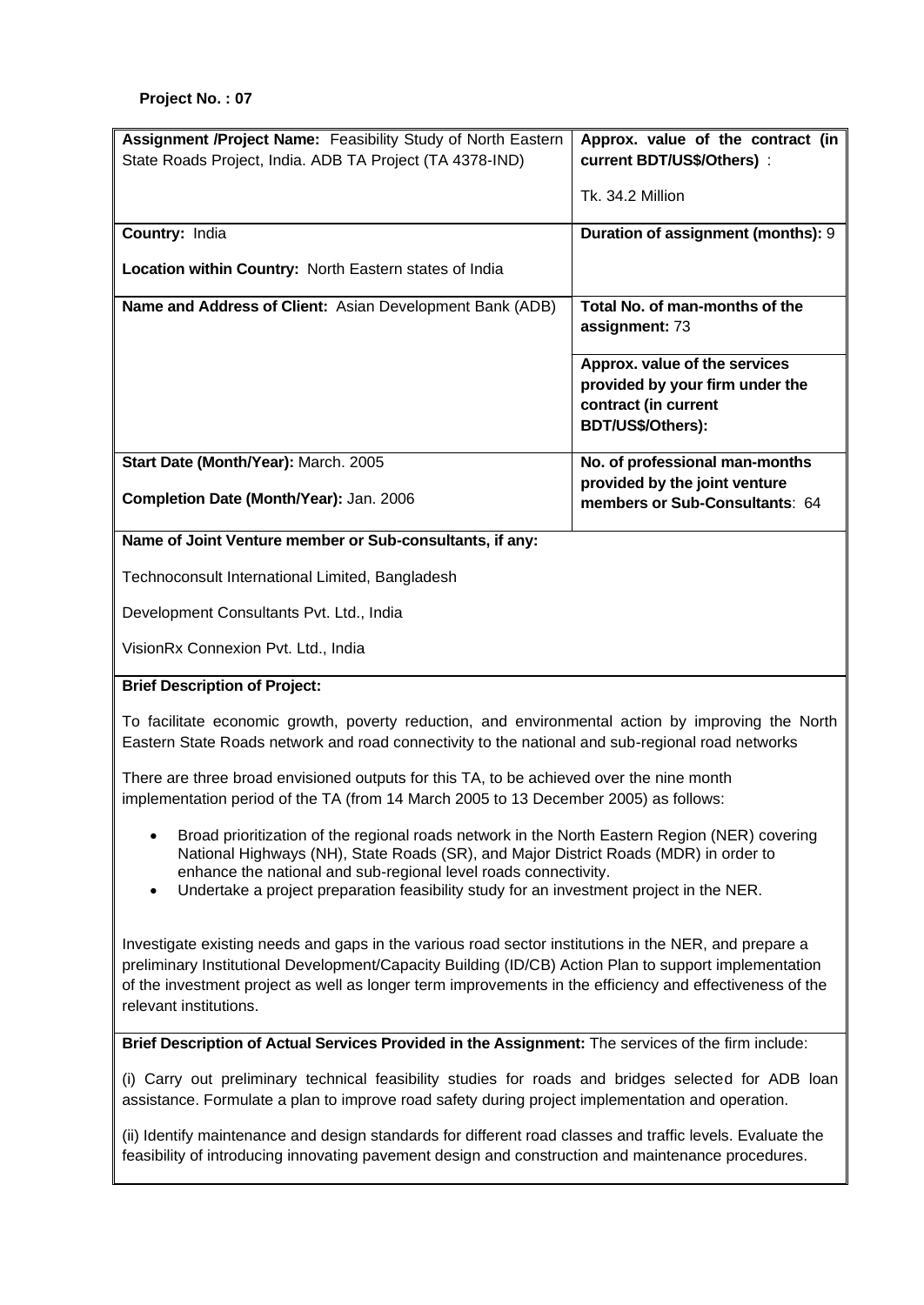| Assignment /Project Name: Emergency Disaster Damage                                                           | Approx. value of the contract (in |  |  |
|---------------------------------------------------------------------------------------------------------------|-----------------------------------|--|--|
| Rehabilitation Project (Part: E: Water Resources) financed by                                                 | current BDT/US\$/Others) :        |  |  |
| ADB Loan No. 2409-BAN (SF).                                                                                   | Euro 766,536 & Tk. 99.56 million  |  |  |
| Country: Bangladesh                                                                                           | Duration of assignment (months):  |  |  |
|                                                                                                               | 30                                |  |  |
| Location within Country: North & Southern Region of                                                           |                                   |  |  |
| Bangladesh (46 Districts)                                                                                     |                                   |  |  |
| Name and Address of Client: Bangladesh Water Development                                                      | Total No. of man-months of the    |  |  |
| Board. (BWDB)                                                                                                 | assignment: 389                   |  |  |
|                                                                                                               |                                   |  |  |
|                                                                                                               | Approx. value of the services     |  |  |
|                                                                                                               | provided by your firm under the   |  |  |
|                                                                                                               | contract (in current              |  |  |
|                                                                                                               | BDT/US\$/Others):                 |  |  |
| Start Date (Month/Year): December 2007                                                                        | No. of professional man-months    |  |  |
|                                                                                                               | provided by the joint venture     |  |  |
|                                                                                                               | members or Sub-Consultants:       |  |  |
| Completion Date (Month/Year): June 2010                                                                       |                                   |  |  |
| Name of Joint Venture member or Sub-consultants, if any:                                                      |                                   |  |  |
|                                                                                                               |                                   |  |  |
| DHV BV, the Netherlands                                                                                       |                                   |  |  |
| Resource Planning and Management Consultants (Pvt.) Ltd                                                       |                                   |  |  |
| Brief Description of Project: The catastrophic flood of 2007 caused heavy damages to the existing             |                                   |  |  |
| infrastructure in 46 districts of Bangladesh. This structures include 143 km fully damaged & 1381 km          |                                   |  |  |
| partly damaged flood control embankments, 18 km fully damaged & 47 km partly damaged river bank               |                                   |  |  |
| protection/river training works, 1 km fully damaged & 139 km partly damaged irrigation and drainage           |                                   |  |  |
| canals, damage of Sluices, Bridges & Culverts 18 km fully damaged & 263 km partly damaged, damage             |                                   |  |  |
| of Groyne and spurs are 8 km, while Hard Point damage is 41 km partly.                                        |                                   |  |  |
| Bangladesh Water Development Board has been assigned the responsibility to rehabilitate the damaged           |                                   |  |  |
| infrastructures and so the consultant is engaged for design, supervision and monitoring the construction      |                                   |  |  |
| works of the rehabilitation activities under 256 subprojects in eight zones.                                  |                                   |  |  |
| ADB provided US\$ 2.41 million as fee for consultancy services for rehabilitation of damaged infrastructures. |                                   |  |  |
| Rehabilitation works include re-sectioning/reconstruction of embankment, rehabilitation of irrigation         |                                   |  |  |
| canal/drainage channels, construction of river bank protection/river training work, repair and replacement of |                                   |  |  |
| water control structures.                                                                                     |                                   |  |  |
|                                                                                                               |                                   |  |  |
| Brief Description of Actual Services Provided in the Assignment: The services of the firm include:            |                                   |  |  |
| The consultant provided the following services:                                                               |                                   |  |  |
| Flood damage assessment                                                                                       |                                   |  |  |
| Detailed design<br>٠                                                                                          |                                   |  |  |
| Preparation and evaluation of tender<br>$\bullet$                                                             |                                   |  |  |
| Supervision & quality control of construction works<br>$\bullet$                                              |                                   |  |  |
| Assessment of impact on environment                                                                           |                                   |  |  |
| Training of BWDB staff                                                                                        |                                   |  |  |

• Project management and monitoring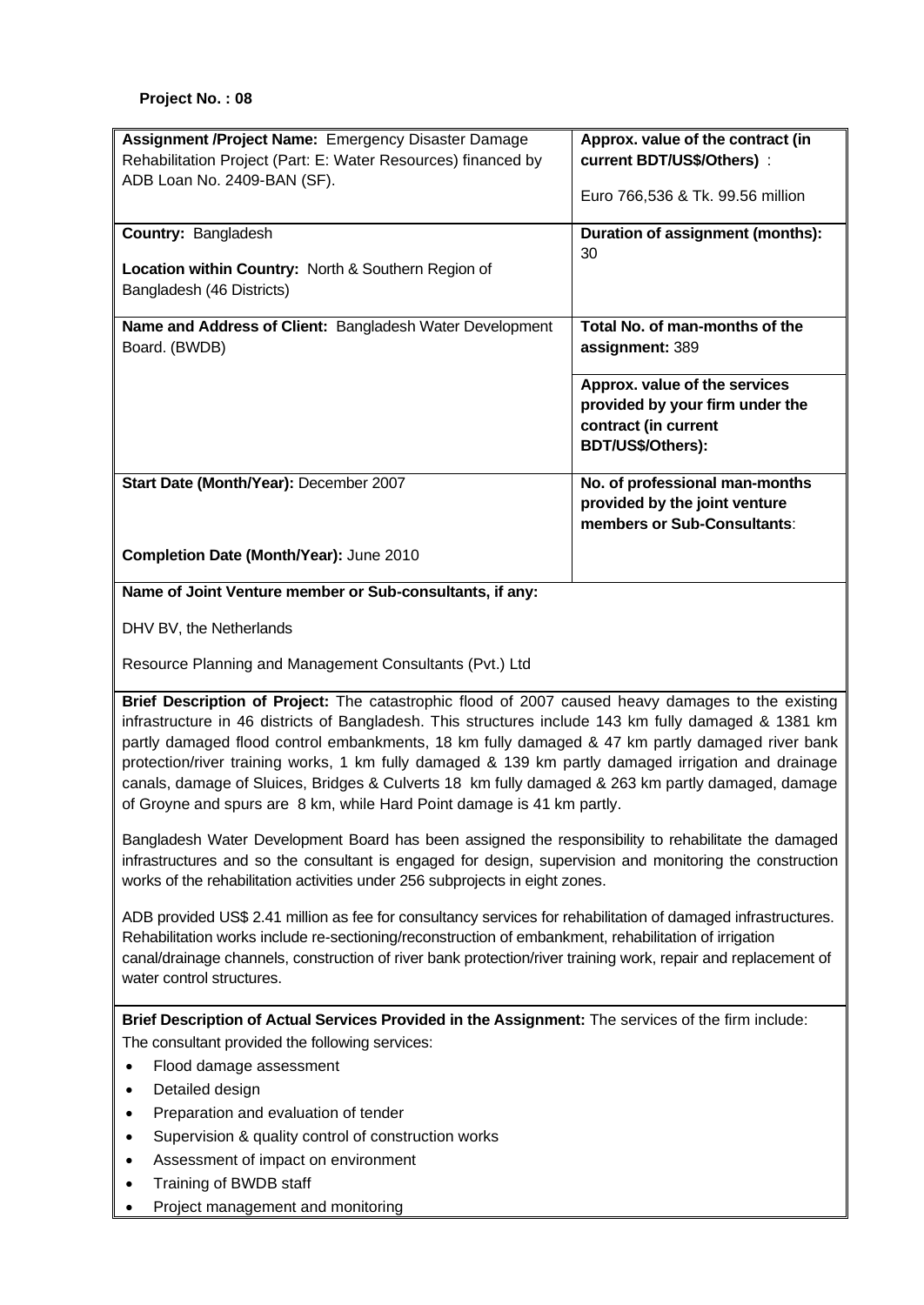| <b>Assignment /Project Name:</b> Planning and Designing of various<br>Infrastructures and Utility Plans & Components with Ancillary<br>Works for Uttara Residential Model Town - (3rd Phase) Project | Approx. value of the contract (in<br>current BDT/US\$/Others) :<br>Tk. 3.85 Million                           |
|------------------------------------------------------------------------------------------------------------------------------------------------------------------------------------------------------|---------------------------------------------------------------------------------------------------------------|
| <b>Country: Bangladesh</b>                                                                                                                                                                           | Duration of assignment (months):<br>36                                                                        |
| <b>Location within Country: Uttara Model Town, Dhaka</b>                                                                                                                                             |                                                                                                               |
| Name and Address of Client: RAJUK                                                                                                                                                                    | Total No. of man-months of the<br>assignment: 160                                                             |
|                                                                                                                                                                                                      | Approx. value of the services<br>provided by your firm under the<br>contract (in current<br>BDT/US\$/Others): |
| Start Date (Month/Year): January 2008<br>Completion Date (Month/Year): December 2010                                                                                                                 | No. of professional man-months<br>provided by the joint venture<br>members or Sub-Consultants: 66             |

**Name of Joint Venture member or Sub-consultants, if any:** Sheltech Consultants (Pvt.) Ltd.

**Brief Description of Project:** To reduce the pressure of population by developing the surrounding areas of Dhaka City in a planned way and establishing permanent residence for this vast population, decision was taken to establish the Uttara Residential Model Town (3<sup>rd</sup> Phase) comprising a total area of 2100 acres. The project is being implemented by RAJUK's own fund with an approved cost of Tk. 2,34,021.52 Lac. The project will be a new Model Town providing accommodation for about 50,000 population with a density of 240 persons per acre. For a modern healthy and environment friendly township efficient functioning of transportation network, water supply, sewerage network and beautification of lakes along with utility services will be done. **The project includes construction of 10 nos. Architecturally Aesthetic Arch Bridges having 40m to 60m over the lakes. Among the above (4 to 8 lanes) bridges 6 nos. are with bored pile foundation and RCC superstructure and 4 nos. are with bored pile foundation and PC girder superstructure.**

**Brief Description of Actual Services Provided in the Assignment:** Conduct GPS base survey works, review the BUET report and assess the sub-soil condition of project area, study the land use plan, water treatment requirement for surface water and designing of treatment plan, assessment of total electricity, tele-communication and gas demand for the area, traffic demand assessment on the basis of estimated population, preparation of detailed infrastructures and utility plans, detailed transportation network design along with component design including bridges, culverts, sluice gates, inter section, inter changes and road components with ancillary works, detailed design of water supply network including reservoir, intake structure and water treatment plants, detailed design of sewerage & waste water system network along with ancillary component, detailed design for development & beautification of lakes, lakes sides and other recreational facilities, planning, design & top supervision of construction work of bus terminal, bridge, culvert, under pass, tunnel, over pass, switch gate, over head reservoir, water line, surface drainage system, sewerage line, lake development work, etc.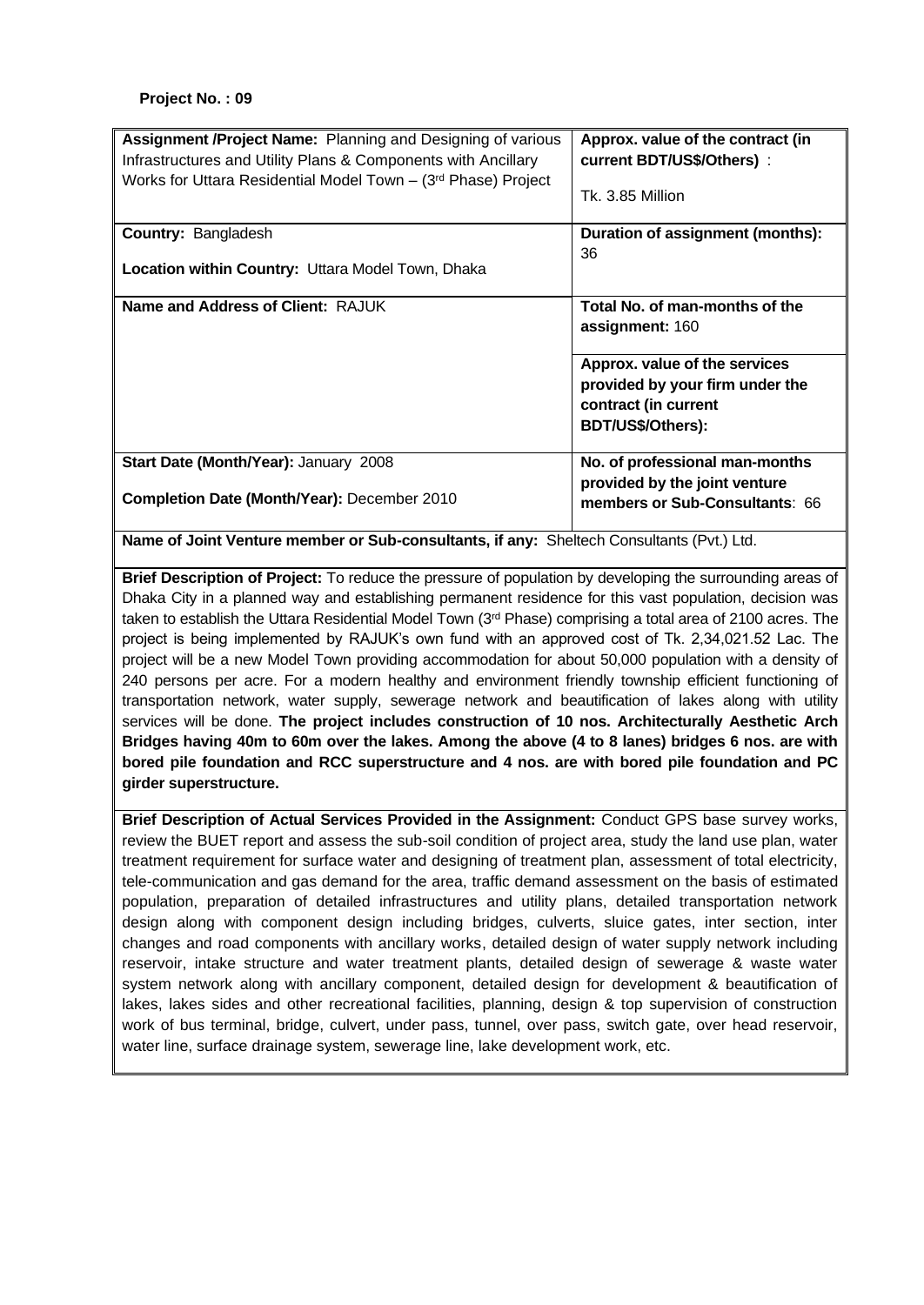| Assignment /Project Name: Bridge Replacement Project,<br>Package No. 2, (Phase-II Construction Supervision) Financed by<br>Department for International Development (DFID), U.K | Approx. value of the contract (in<br>current BDT/US\$/Others):<br>Tk. 22.78 million                           |  |
|---------------------------------------------------------------------------------------------------------------------------------------------------------------------------------|---------------------------------------------------------------------------------------------------------------|--|
| <b>Country: Bangladesh</b><br><b>Location within Country:</b> Barisal, Jhalokhati & Pirojpur districts                                                                          | Duration of assignment (months):                                                                              |  |
| <b>Name and Address of Client: Roads and Highways Department</b><br>(RHD)                                                                                                       | Total No. of man-months of the<br>assignment: 375                                                             |  |
|                                                                                                                                                                                 | Approx. value of the services<br>provided by your firm under the<br>contract (in current<br>BDT/US\$/Others): |  |
| Start Date (Month/Year): Feb. 2005<br>Completion Date (Month/Year): July 2007                                                                                                   | No. of professional man-months<br>provided by the joint venture<br>members or Sub-Consultants:                |  |
| Name of Joint Venture member or Sub-consultants, if any:                                                                                                                        |                                                                                                               |  |

### **Brief Description of Project:**

The project includes re-construction of 15 nos. bridges and culverts (including 4 PC Girder Bridges) located on National and Regional Highways situated in Barisal-Jhalokathi-Pirojpur districts. The bridges/culverts are generally narrow single lane structures on two lane Highways and are to be replaced with wider structures. Maintenance of other existing structures on the road link concerned will also be carried out under the project.

#### **Brief Description of Actual Services Provided in the Assignment:** The services of the firm include:

The services to be rendered are: Detailed Supervision of construction works, quality control of construction works and materials by testing at site and laboratory, project management and monitoring, checking and recommendation of contractors bills for payment. The services also include: supervision of contractor's implementation of maintenance to other existing RHD structures on the road link concerned, monitor the contractor's conformance of Environmental Management Plan (EMP), site safety and health measures, social resettlement issues etc.

*\* You may use additional papers, if required.*